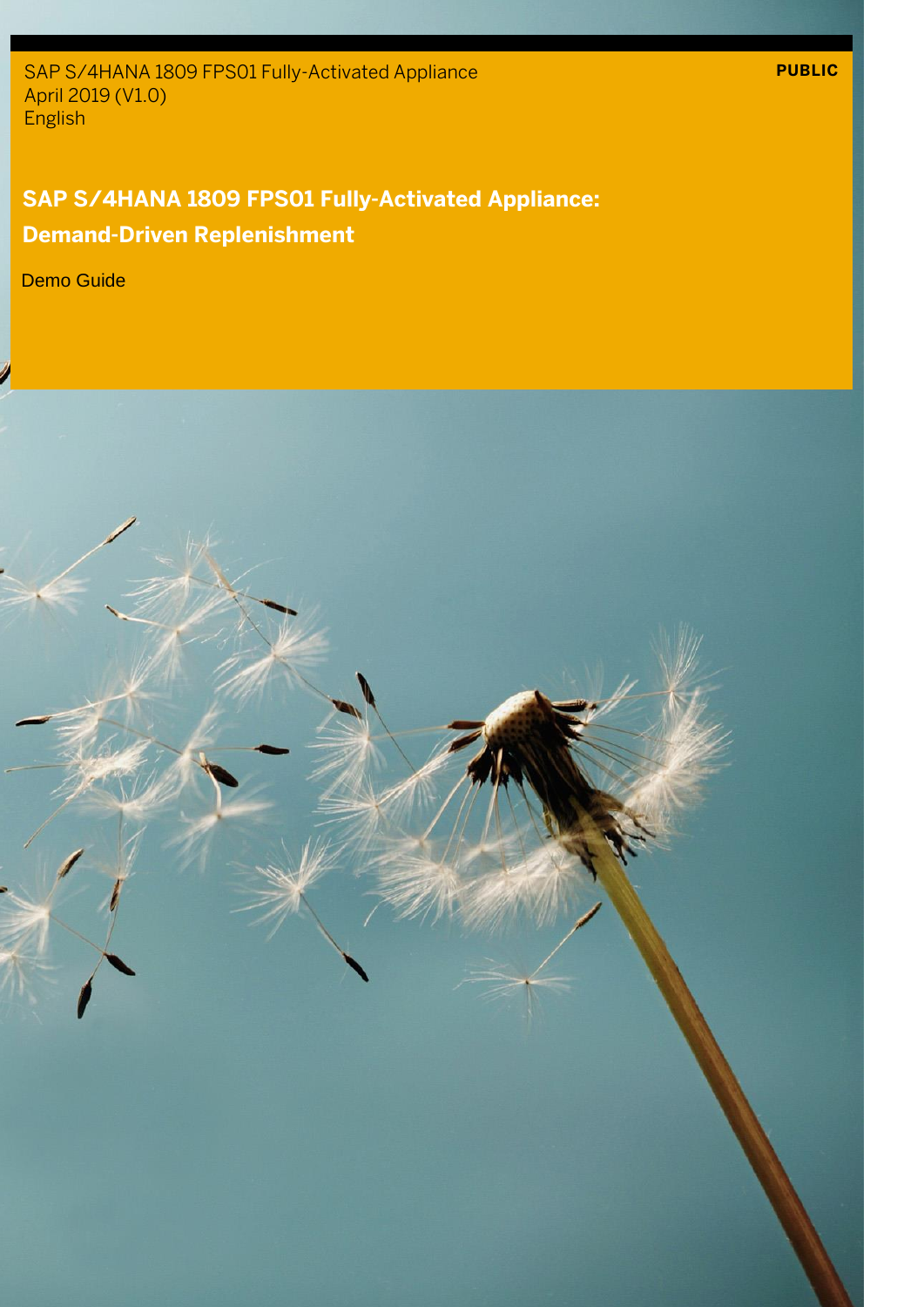## **Table of Contents**

|     | Where Can This Script Be Used?                     |                |
|-----|----------------------------------------------------|----------------|
|     | Demo Story: Demand-Driven Replenishment            | $\overline{4}$ |
| 2.1 | Demand-Driven Buffer Level Management              | $\overline{4}$ |
| 2.2 | Demand-Driven Replenishment Planning and Execution | .5             |

### **Document History**

| <b>Revision</b> | Date            | Change               |
|-----------------|-----------------|----------------------|
| - 1.C           | $<$ 2019-04-15> | Release for customer |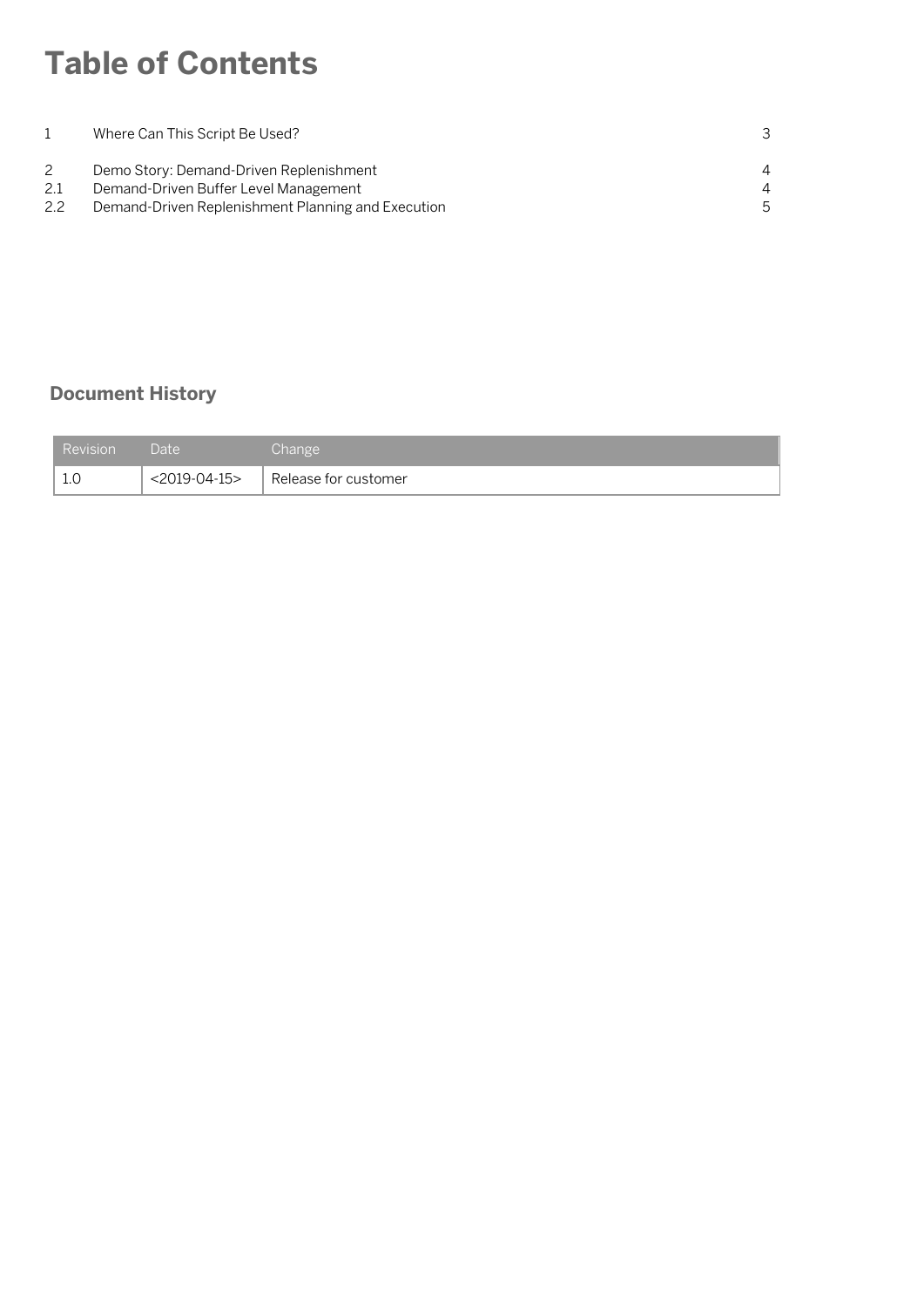## **1 Where Can This Script Be Used?**

This demo script has been written for usage with the SAP S/4HANA 1809 Feature Package Stack 01 (FPS01) Fully-Activated Appliance (in short "appliance" in this script), hence you will need such an appliance to make use of this guide.

The appliance can be brought up in two ways, and the demo scenario in this script is largely the same for both:

- 1. Via SAP Cloud Appliance Library (hosted on cloud providers) You need a cloud provider account at AWS, MS Azure, or GCP. With this, you can deploy the appliance within 1-2 hours from [https://cal.sap.com](https://cal.sap.com/) > Solutions > SAP S/4HANA 1809 FPS01 Fully-Activated Appliance.
- 2. Via installing it on your own on-premise hardware. You need to provide your own hardware, and order & install the appliance as explained i[n SAP Note 2041140.](http://service.sap.com/sap/support/notes/2041140)

If you are new to the SAP S/4HANA Fully-Activated Appliance, introductory information can be found here: [https://blogs.sap.com/2018/12/12/sap-s4hana-fully-activated-appliance-create-your-sap-s4hana-1809-system-in-a-fraction-of](https://blogs.sap.com/2018/12/12/sap-s4hana-fully-activated-appliance-create-your-sap-s4hana-1809-system-in-a-fraction-of-the-usual-setup-time/)[the-usual-setup-time/](https://blogs.sap.com/2018/12/12/sap-s4hana-fully-activated-appliance-create-your-sap-s4hana-1809-system-in-a-fraction-of-the-usual-setup-time/)

#### Important:

Before you start your demo, please read [SAP S/4HANA Fully-Activated Appliance: Demo Scripts](https://blogs.sap.com/?p=796653) for information about necessary preparations, especially any post-deployment steps to ensure the full functionality of your appliance. Besides this, you will also find links to all demo scripts on this page.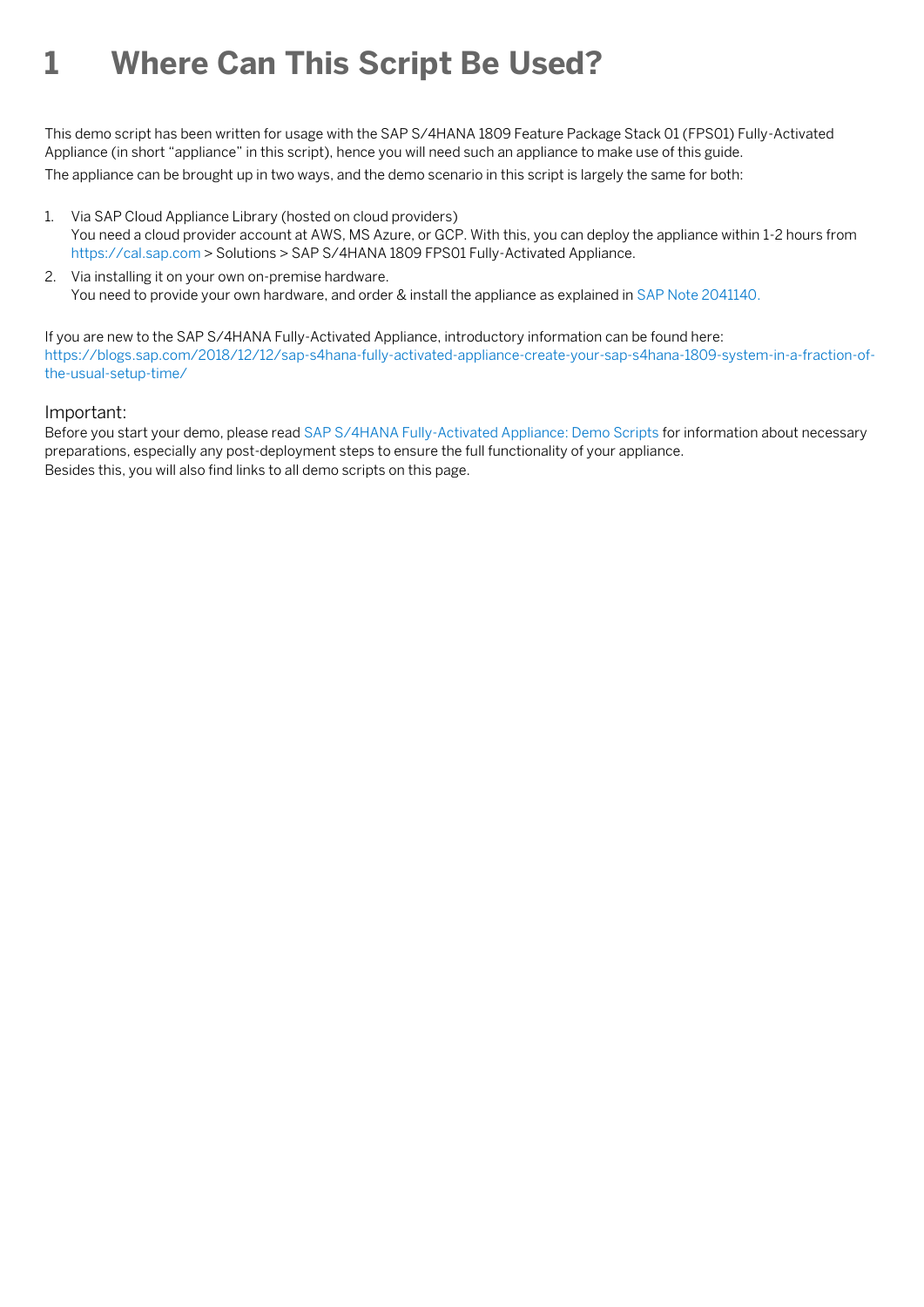# **2 Demo Story: Demand-Driven Replenishment**

Demand-driven replenishment (DD) helps you plan and manage supply chains efficiently based on customer demand, rather than through traditional MRP procedures.

It helps create the basis for a reliable material flow by defining buffers at strategically important points and adjusting these buffers regularly.

Products along all BOM levels are classified based on average demand, lead time, BOM usage, and variability to identify whether they are relevant for demand-driven replenishment.

A well-balanced buffer level is proposed for DD-relevant products to ensure that they are sufficiently stocked to meet average demand, but in low enough quantities to prevent excessive storage costs or losses due to expiry.

A dedicated app helps planners manage safety stock, reorder point and maximum stock through the buffer level proposals. On an operational base, the replenishment of DD-relevant products is ensured by using a new, demand-driven MRP procedure based on buffer levels resulting in optimal replenishment orders.

This demo story consists of two sub-scenarios:

- 1. Demand-Driven Buffer Level Management
- 2. Demand-Driven Replenishment Planning and Execution

There are detailed demo scripts for these scenarios as part of the SAP Best Practices content as published on [https://rapid.sap.com/bp/BP\\_OP\\_ENTPR.](https://rapid.sap.com/bp/BP_OP_ENTPR) 

Please see below how to download the test scripts directly.

### **2.1 Demand-Driven Buffer Level Management**

Please download the test scripts needed for execution of Demand-Driven Buffer Level Management:

Demand-Driven Buffer Level Management (1Y2) on Best Practice Explorer can be accesse[d here](https://rapid.sap.com/bp/#/browse/categories/sap_s%254hana/areas/cloud/packageversions/BP_OP_ENTPR/S4HANA/1809/US/5/EN/scopeitems/1Y2) - you can also directly go to the [test script](https://rapid.sap.com/bp/assetsdownload/?publishedUrl=https%3A%2F%2Fsupport.sap.com%2Fcontent%2Fdam%2FSAAP%2FSol_Pack%2FLibrary%2FTestScripts%2F1Y2_S4HANA1809_BPD_EN_US.docx) of scope item 1Y2.

| <b>What to Do</b>                                                                                              |                                                                                                                                                               | <b>What You Will See</b>             |                             |                                                   |                                                 |                                                |                    |                                      |                                                          |
|----------------------------------------------------------------------------------------------------------------|---------------------------------------------------------------------------------------------------------------------------------------------------------------|--------------------------------------|-----------------------------|---------------------------------------------------|-------------------------------------------------|------------------------------------------------|--------------------|--------------------------------------|----------------------------------------------------------|
| Open the Fiori Launchpad.                                                                                      |                                                                                                                                                               | <b>&amp;</b> SAP                     |                             |                                                   |                                                 | Home $\sim$                                    |                    |                                      | $Q = \Box$                                               |
| User: S4H DDR DEM                                                                                              |                                                                                                                                                               | Demand-Driven Replenishment          |                             | Material and Production Planning                  |                                                 | Shop Floor Control and Manufacturing Execution | Sales Orders       | Purchase Order Processing            |                                                          |
| Password: Welcome1                                                                                             |                                                                                                                                                               | Planner Overview                     | Manage Buffer<br>Levels     | Replenishment<br>Planning<br>By Planning Priority | Replenishment<br>Execution<br>By Ch-Hand Status | Schedule Product<br>Classification (DD)        | Buffer Positioning | Mass Maintenance<br>of Products (DD) | Schedule Lead Time<br>Classification of<br>Products (DD) |
| All tiles for Demand-Driven                                                                                    |                                                                                                                                                               | à.                                   | 3<br>Butters                | 2<br>Hutters                                      | 3<br>Hutters                                    | <b>DSS</b>                                     |                    |                                      | ßЯ                                                       |
| Replenishment and related<br>production apps are offered.                                                      |                                                                                                                                                               | <b>Buffer Profile</b><br>Maintenance | Schedule Buffer<br>Proposal |                                                   |                                                 |                                                |                    |                                      |                                                          |
|                                                                                                                |                                                                                                                                                               |                                      | Calculation<br>55           |                                                   |                                                 |                                                |                    |                                      |                                                          |
|                                                                                                                |                                                                                                                                                               | Material and Production Planning     |                             |                                                   |                                                 |                                                |                    |                                      |                                                          |
|                                                                                                                |                                                                                                                                                               |                                      |                             |                                                   | and the company                                 |                                                |                    |                                      |                                                          |
| Follow the script for scope item 1Y2<br>that you have downloaded from<br>above link (process flow is           | NOTE:<br>In chapter 2.5. Preliminary Steps, please always verify that you have both                                                                           |                                      |                             |                                                   |                                                 |                                                |                    |                                      |                                                          |
|                                                                                                                |                                                                                                                                                               |                                      |                             |                                                   |                                                 |                                                |                    |                                      |                                                          |
| Please ignore any user description<br>within those test scripts and always<br>use S4H DDR DEM for all steps of | available, but no goods issue has been posted for the last 10 days.                                                                                           |                                      |                             |                                                   |                                                 |                                                |                    |                                      |                                                          |
|                                                                                                                |                                                                                                                                                               |                                      |                             |                                                   |                                                 |                                                |                    |                                      |                                                          |
| access all apps).                                                                                              |                                                                                                                                                               |                                      |                             |                                                   |                                                 |                                                |                    |                                      |                                                          |
| illustrated below).<br>the test scripts<br>(in the appliance this user can                                     | inventories posted as well as goods issue(s) for any date within the last 10<br>days available in your system. It might happen that only inventory is already |                                      |                             |                                                   |                                                 |                                                |                    |                                      |                                                          |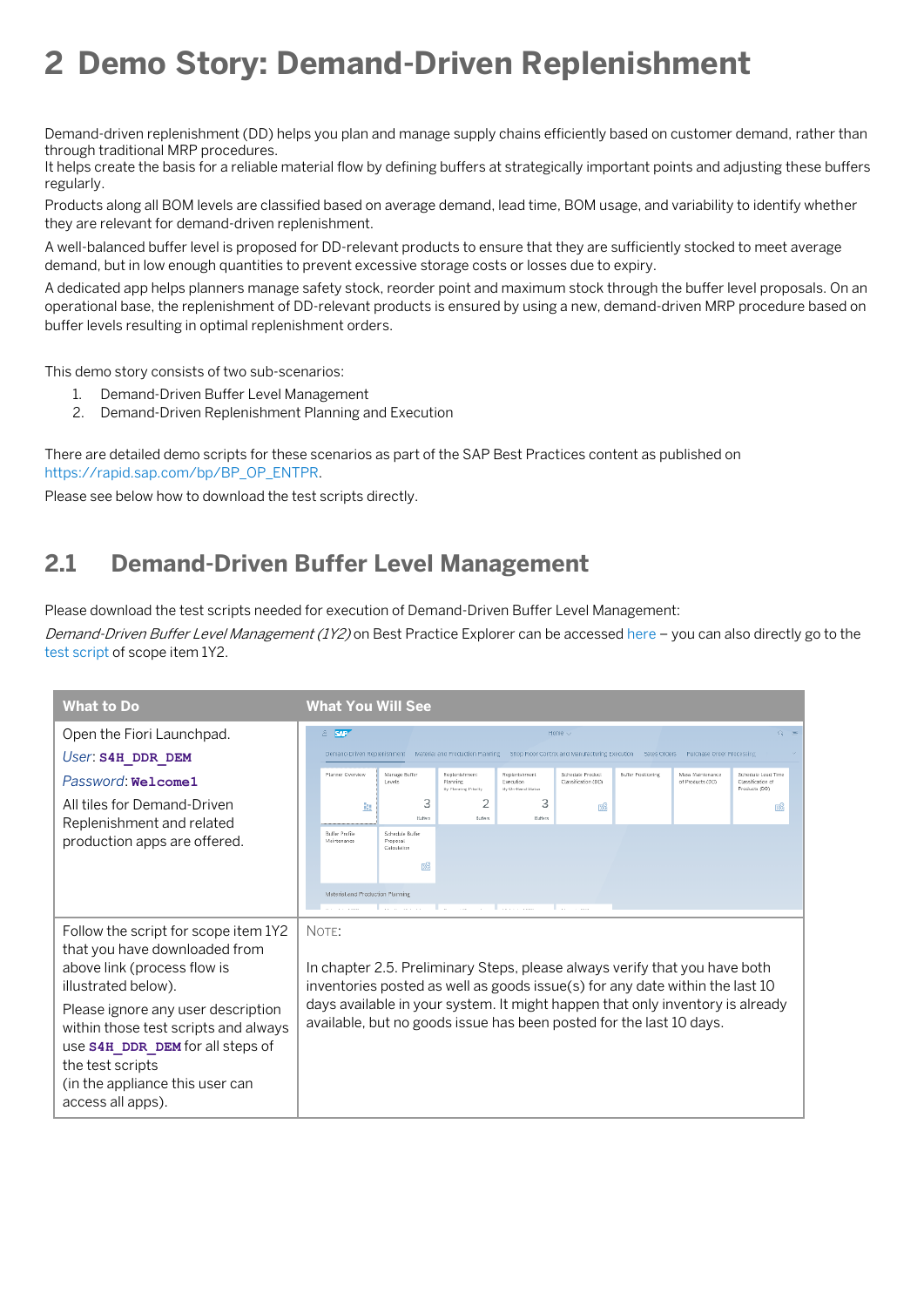

### **2.2 Demand-Driven Replenishment Planning and Execution**

Please download the test scripts needed for the execution of Demand-Driven Replenishment Planning and Execution:

- Demand-Driven Replenishment Planning and Execution (201) on Best Practice Explorer can be accesse[d here](https://rapid.sap.com/bp/#/browse/categories/sap_s%254hana/areas/cloud/packageversions/BP_OP_ENTPR/S4HANA/1809/US/5/EN/scopeitems/2QI) you can also directly go to the [test script](https://rapid.sap.com/bp/assetsdownload/?publishedUrl=https%3A%2F%2Fsupport.sap.com%2Fcontent%2Fdam%2FSAAP%2FSol_Pack%2FLibrary%2FTestScripts%2F2QI_S4HANA1809_BPD_EN_US.docx) of scope item 2QI
- The referenced scope item for Make-to-Stock -Discrete Manufacturing (BJ5) can be accesse[d here](https://rapid.sap.com/bp/#/browse/categories/sap_s%254hana/areas/cloud/packageversions/BP_OP_ENTPR/S4HANA/1809/US/5/EN/scopeitems/BJ5) you can also directly go to th[e test script](https://rapid.sap.com/bp/assetsdownload/?publishedUrl=https%3A%2F%2Fsupport.sap.com%2Fcontent%2Fdam%2FSAAP%2FSol_Pack%2FLibrary%2FTestScripts%2FBJ5_S4HANA1809_BPD_EN_US.docx) of BJ5

| <b>What to Do</b>                                                                                                                                                                                                                               | <b>What You Will See</b>                                                                                                                                                                                                                                      |                                                          |
|-------------------------------------------------------------------------------------------------------------------------------------------------------------------------------------------------------------------------------------------------|---------------------------------------------------------------------------------------------------------------------------------------------------------------------------------------------------------------------------------------------------------------|----------------------------------------------------------|
| Open the Fiori Launchpad.<br>User: S4H DDR DEM                                                                                                                                                                                                  | $8 - 54P$<br>Home $\sim$<br>Demand-Driven Replenishment<br>Material and Production Planning Shop Floor Control and Manufacturing Execution Sales Orders Purchase Order Processing                                                                             | $Q$ $\equiv$                                             |
| Password: Welcome1                                                                                                                                                                                                                              | Planner Overview<br>Manage Buffer<br>Replenishment<br>Replenishment<br>Schedule Product<br>Buffer Positioning<br>Mass Maintenance<br>Levels<br>Planning<br>Execution<br>Classification (DD)<br>of Products (DD)<br>By Cin-Hand Status<br>By Planning Priority | Schedule Lead Time<br>Classification of<br>Products (DD) |
| All tiles for Demand-Driven<br>Replenishment and related<br>production apps are offered.                                                                                                                                                        | 3<br>2<br>3<br>à.<br><b>DS</b><br>Hotters<br><b>Hutters</b><br>Hutters<br><b>Buller Profile</b><br><b>Schedule Buffer</b><br>Proposal<br>Maintenance<br>Calculation                                                                                           | R.                                                       |
|                                                                                                                                                                                                                                                 | БЯ<br>Material and Production Planning                                                                                                                                                                                                                        |                                                          |
| Follow the test script for scope<br>item 2QI and the related steps<br>within scope item BJ5 (for<br>production order processing,<br>referenced from 2QI) that you<br>have downloaded from above link<br>(process flow is illustrated<br>below). |                                                                                                                                                                                                                                                               |                                                          |
| Please ignore any user<br>description within those test                                                                                                                                                                                         |                                                                                                                                                                                                                                                               |                                                          |